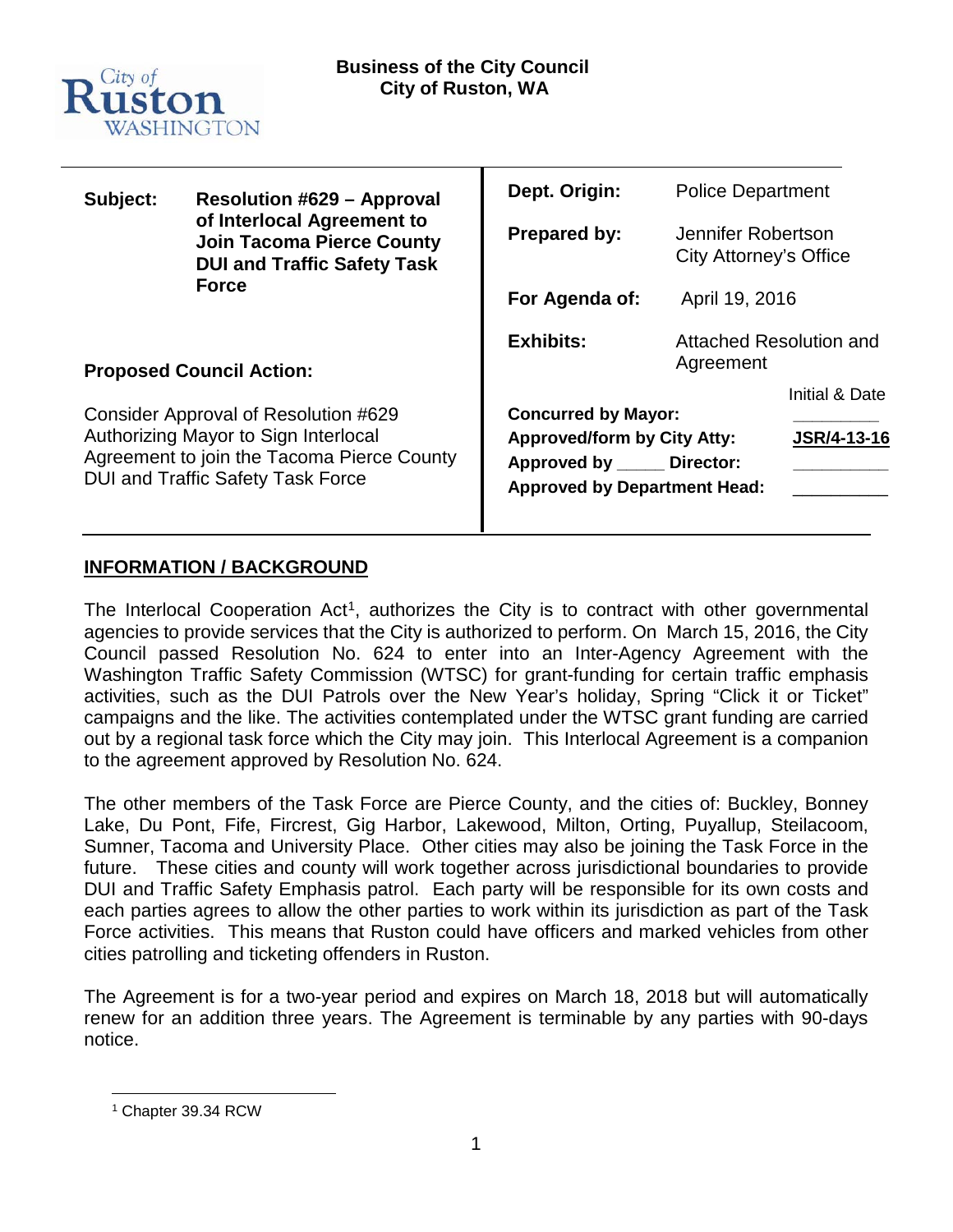## **FISCAL CONSIDERATION**

Each party to the agreement bears its own costs. The City may incur costs for participation in Task Force activities. Participating in the Task Force makes the city eligible for receipt of grant funds from WTSC under the agreement authorized by Resolution No. 624.

#### **BOARD OR COMMITTEE RECOMMENDATION**

N/A

## **RECOMMENDATION / MOTION**

Approve Resolution #629.

MOTION: I move passage of Resolution #629 authorizing the Mayor to execute an Interlocal Agreement to join the Tacoma Pierce County DUI and Traffic Safety Task Force.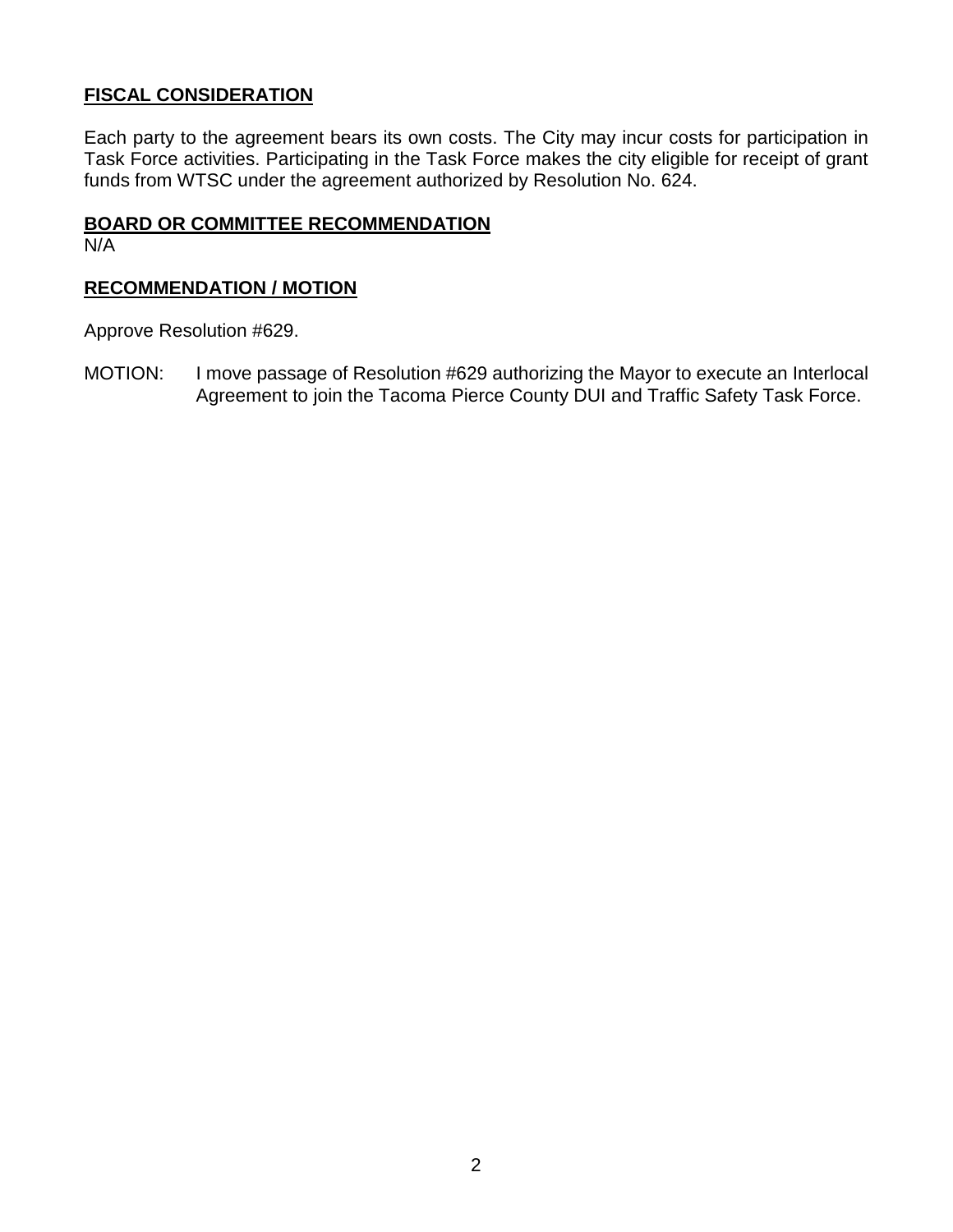#### **RESOLUTION NO. 629**

**A RESOLUTION OF THE CITY COUNCIL OF THE CITY OF RUSTON, WASHINGTON, AUTHORIZING THE MAYOR TO EXECUTE AN INTERLOCAL AGREEMENT TO JOIN THE TACOMA PIERCE COUNTY DUI AND TRAFFIC SAFETY TASK FORCE FOR REGIONAL TRAFFIC SAFETY EMPHASIS PATROL.**

WHEREAS, in accordance with Chapter 39.34 RCW, the "Interlocal Cooperation Act", the City is authorized to contract with other governmental agencies to provide services that the City is authorized to perform; and

WHEREAS, on March 15, 2016, the City Council passed Resolution No. 624 to enter into an Inter-Agency Agreement with the Washington Traffic Safety Commission (WTSC) for grantfunding for certain traffic emphasis activities, such as the DUI Patrols over the New Year's holiday, Spring "Click it or Ticket" campaigns and the like; and

WHEREAS, the activities contemplated under the WTSC grant funding are carried out by a regional task force which the City may join; and

WHEREAS, the City may join the Task Force along with Tacoma, Pierce County, Buckley, Bonney Lake, Du Pont, Fife, Fircrest, Gig Harbor, Lakewood, Milton, Orting, Puyallup, Steilacoom, Sumner, University Place and potentially other local cities; and

WHEREAS, these cities and county will work together across jurisdictional boundaries to provide DUI and Traffic Safety Emphasis patrol; and

WHEREAS, each party will be responsible for its own costs; and

WHEREAS, the City Council finds it in the public interest to authorize the Mayor to execute the proposed Interlocal Agreement for joining the Tacoma Pierce County DUI and Traffic Safety Task Force which is attached to this Resolution as Exhibit "A"; **NOW, THEREFORE,**

1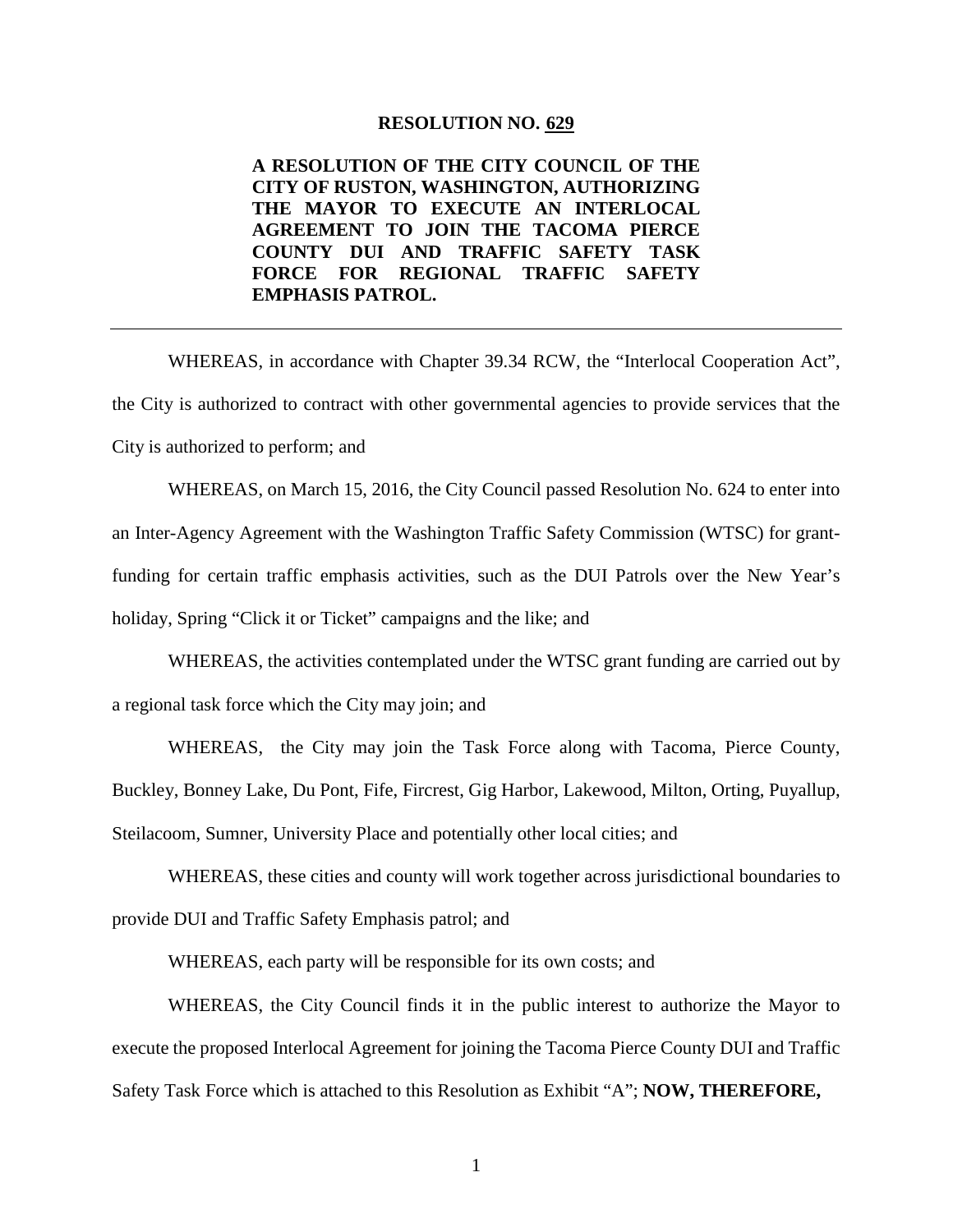# **THE CITY COUNCIL OF THE CITY OF RUSTON, WASHINGTON, DOES HEREBY RESOLVE AS FOLLOWS:**

Section 1. Agreement Authorized. The Mayor is hereby authorized to execute the Interlocal Agreement to join the Tacoma Pierce County DUI and Traffic Safety Task Force for participating in traffic safety emphasis patrols in substantially the form attached hereto as Exhibit " $A$ ".

Section 2. Posting on Website Required. Pursuant to RCW 39.34.040, once this Agreement has been executed by Ruston, the City Clerk is directed to post a copy of this Agreement on the City's website.

RESOLVED this 19<sup>th</sup> day of April, 2016.

#### APPROVED:

Bruce Hopkins, Mayor

ATTEST/AUTHENTICATED:

Judy Grams, City Clerk

FILED WITH THE CITY CLERK: \_\_\_\_\_\_\_\_\_\_\_\_\_ PASSED BY THE CITY COUNCIL: RESOLUTION NO.: 629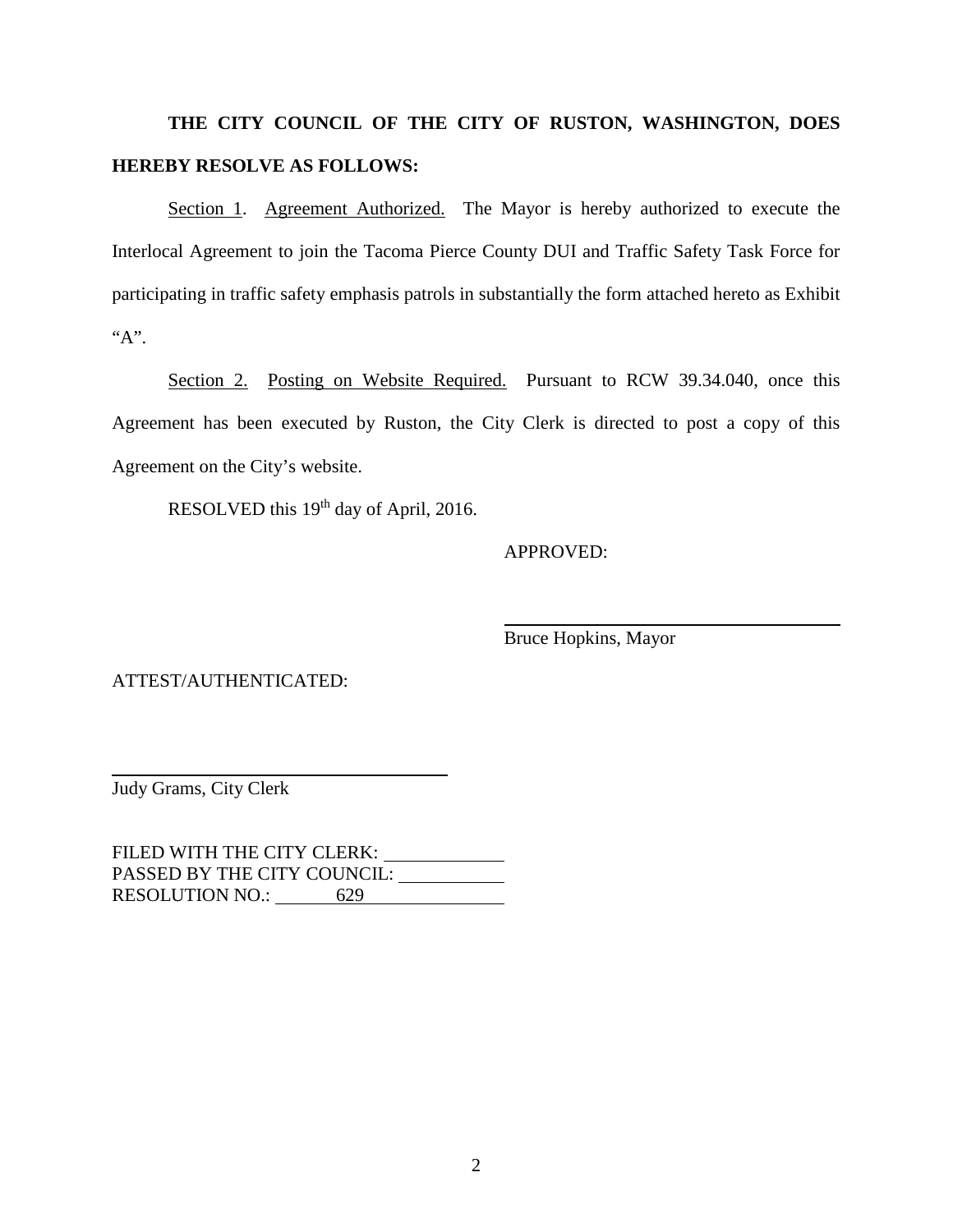# **Exhibit "A"**

# **Interlocal Agreement to join the Tacoma Pierce County DUI and Traffic Safety Task Force**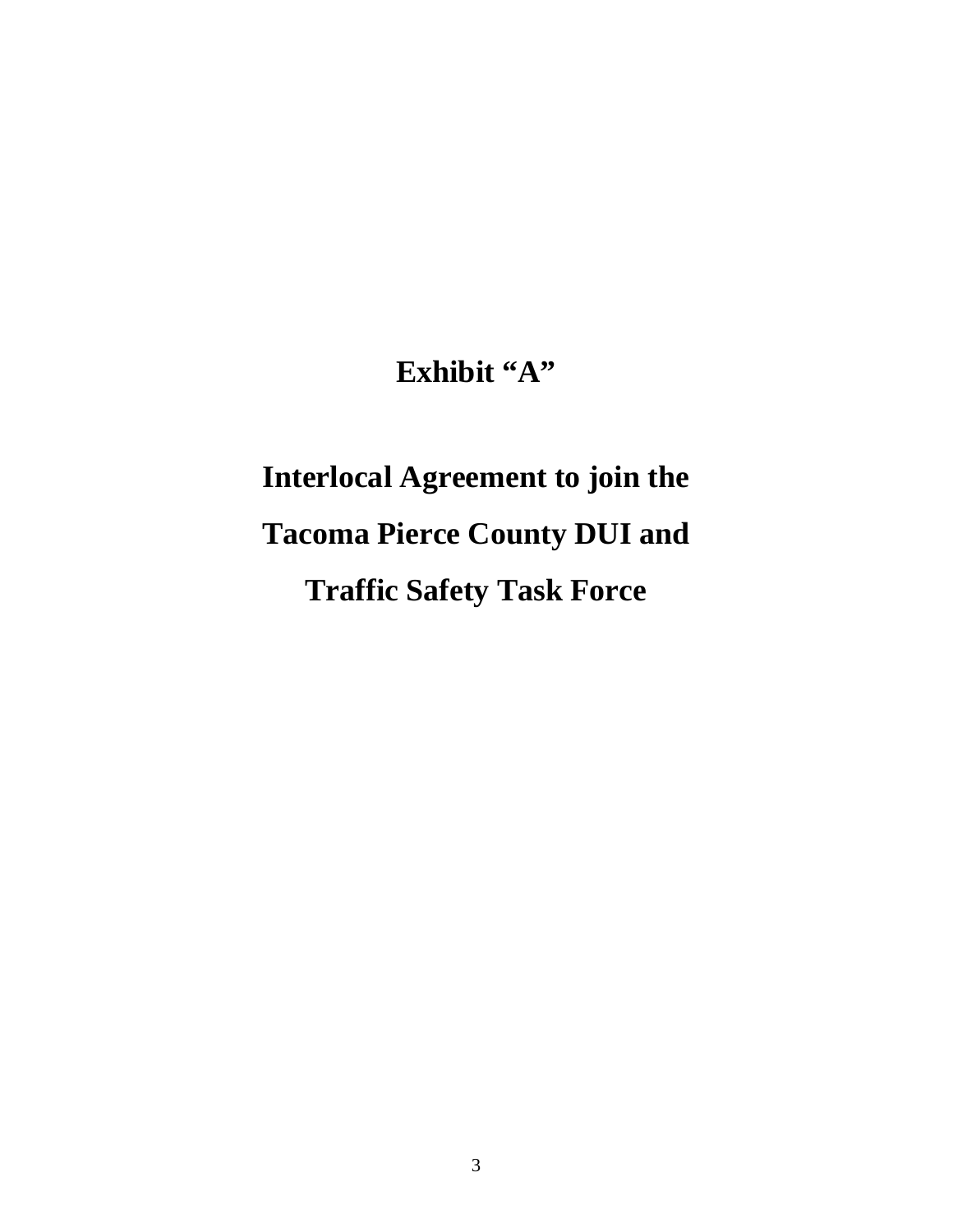#### Pierce County Traffic Safety Emphasis Interlocal Agreement and Mutual Aid Agreement

WHEREAS, an entity known as the Tacoma Pierce County DUI and Traffic Safety Task Force has created for the purpose of promoting the targeting, apprehending and the successful prosecution of individuals guilty of traffic infractions and offenses in general, and DUIs and violation of alcohol laws in particular, and

WHEREAS, it is the desire of various law enforcement agencies within Pierce County to participate in such Task Force, and

WHEREAS, multi-agency participation in such a Task Force is possible by virtue of the Washington Mutual Aid Peace Officer Powers Act set forth in Chapter 10.93 R.C.W. and the Interlocal Cooperation Act set forth in Chapter 39.34 R.C.W.;

NOW, THEREFORE, it is mutually agreed as follows:

Section 1: Duration This Agreement shall be in effect for a period from March 18, 2016 through March 18, 2018. It shall be extended automatically for an additional three (3) year period on March 19, 2018 unless the parties have provided notice of intent to abandon the agreement. If either of the parties desire to terminate the relationship created by this agreement, then they must provide not less than ninety (90) days written notice to the other party.

Section 2: Scope Parties to this Agreement will each provide law enforcement personnel for the apprehension of traffic offenders, and the enforcement of traffic and alcohol laws within targeted areas at any particular time as determined by the Task Force.

The purpose of this Agreement shall be the apprehension and successful Section 3: Purpose prosecution of individuals guilty of traffic violations and offenses in general, within specifically targeted areas of Pierce County.

Section 4: Financing Each participating agency shall bear the financial responsibility and liability for such of its employees that participate in the Task Force, including but not limited to salary, benefits and worker's compensation insurance.

Section 5: Administration This Agreement shall be administered by the Task Force comprised of the Pierce County Sheriff and the Chiefs of Police for the cities and towns listed in Attachment 1, or their respective delegates.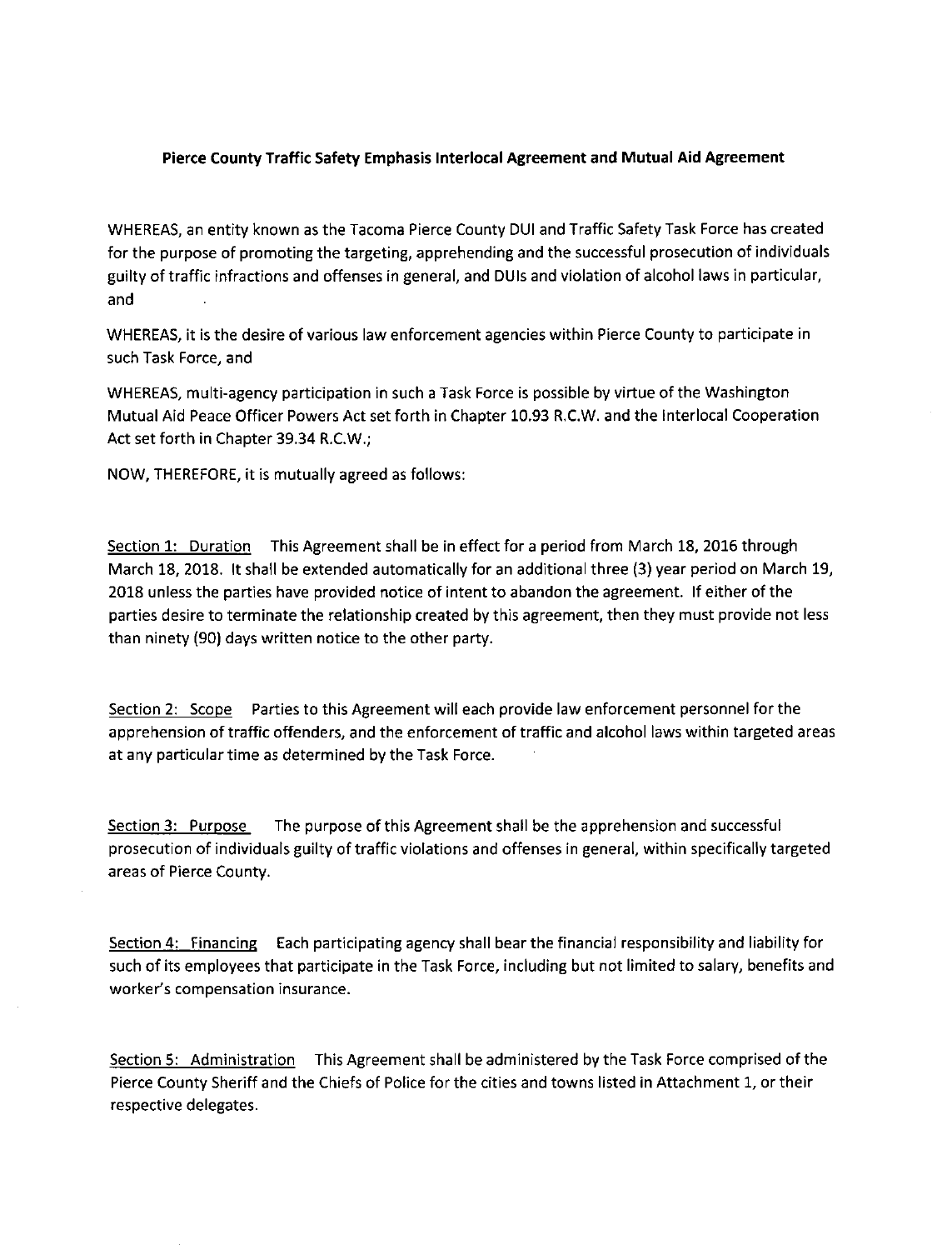Section 6: Operations Task Force operations, in connection with the emphasis patrols operating under this agreement, shall be facilitated by hosting agency's employee holding a rank of sergeant or higher. Provided that the facilitation provided by Pierce County shall not be considered an allocation of liability under R.C.W. 10.93.040, nor that the Task Force is acting under the direction and control of Pierce County.

Section 7: Use of Property Each agency shall be responsible for its own property used during the term of the Agreement and any property acquired by an agency during the term of this Agreement shall remain with the agency upon termination of the Agreement.

Section 8: Coordination The Task Force Target Zero Manager shall be responsible for coordinating Task Force related communications between participating agencies.

Section 9: Participating Agencies A list of the agencies which will be participating in the Tacoma Plerce County DUI and Traffic Safety Task Force is attached hereto as Attachment 1. Such List of Authorized Agencies may be modified from time to time to add to or delete agencies. Each participating agency shall maintain a current list of Authorized Agencies on file together with a copy of this Agreement.

Section 10: Filing A copy of this Agreement shall be filed with the Pierce County Auditor.

Section 11: Consent The undersigned hereby individually consent to the full exercise of peace officer powers within their respective jurisdictions by any and all properly certified or exempted officers engaged in any operations of the Tacoma Pierce County DUI and Traffic Safety Task Force. Each consent shall be valid during the tenure of the responsive undersigned individuals.

Section 12: Responsibility The consents given in Section 11 above are not intended to reallocate, under R.C.W. 10.93.040, the responsibility of the participating agencies for the acts or omissions of their officers.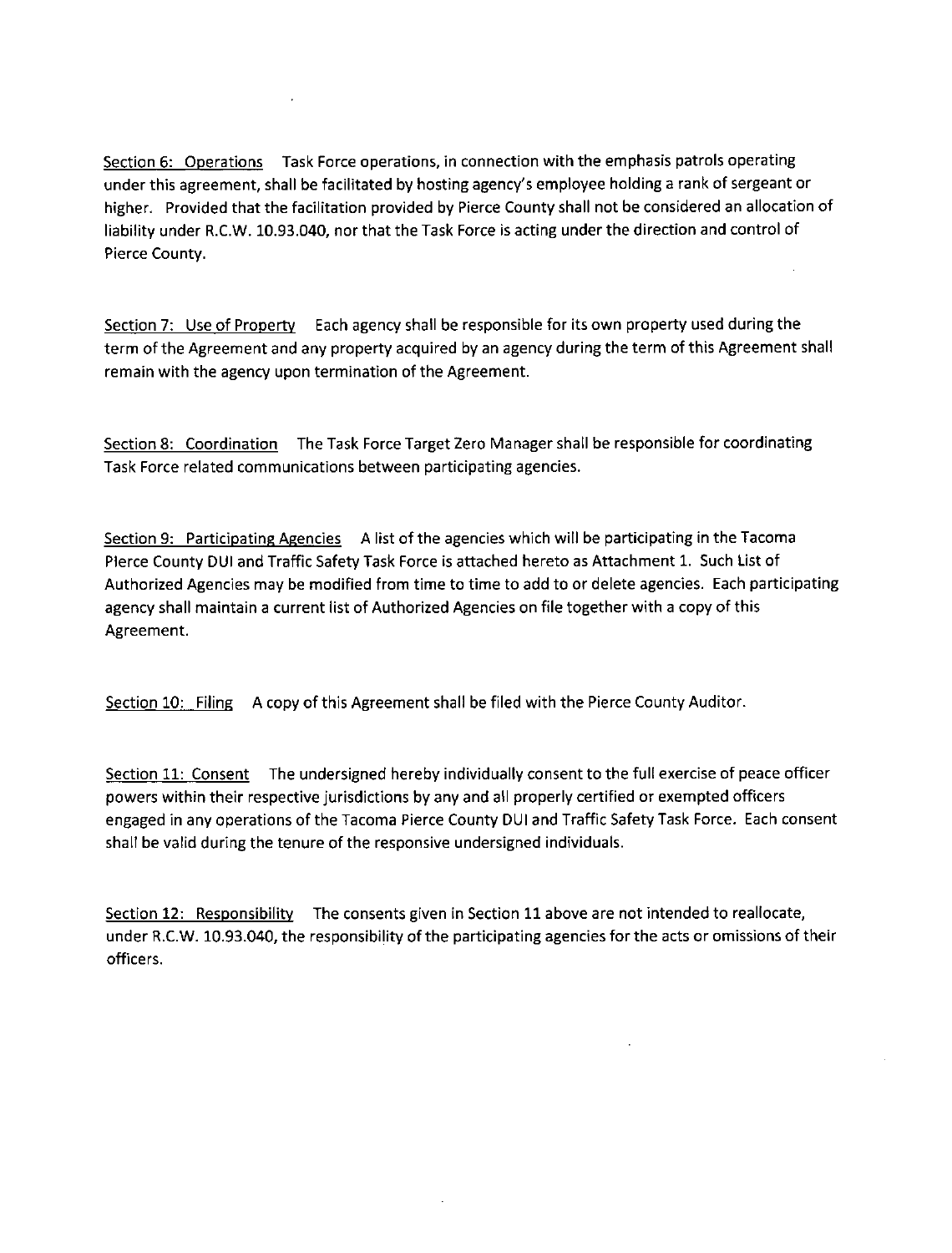#### ATTACHMENT 1

Pierce County Sheriff's Department **Buckley Police Department Bonney Lake Police Department Dupont Police Department Fife Police Department Fircrest Police Department Gig Harbor Police Department** Lakewood Police Department Milton Police Department **Orting Police Department Puyallup Police Department Ruston Police Department** Steilacoom Department of Public Safety **Sumner Police Department Tacoma Police Department** University Place Police Department

 $\hat{\mathbf{r}}$